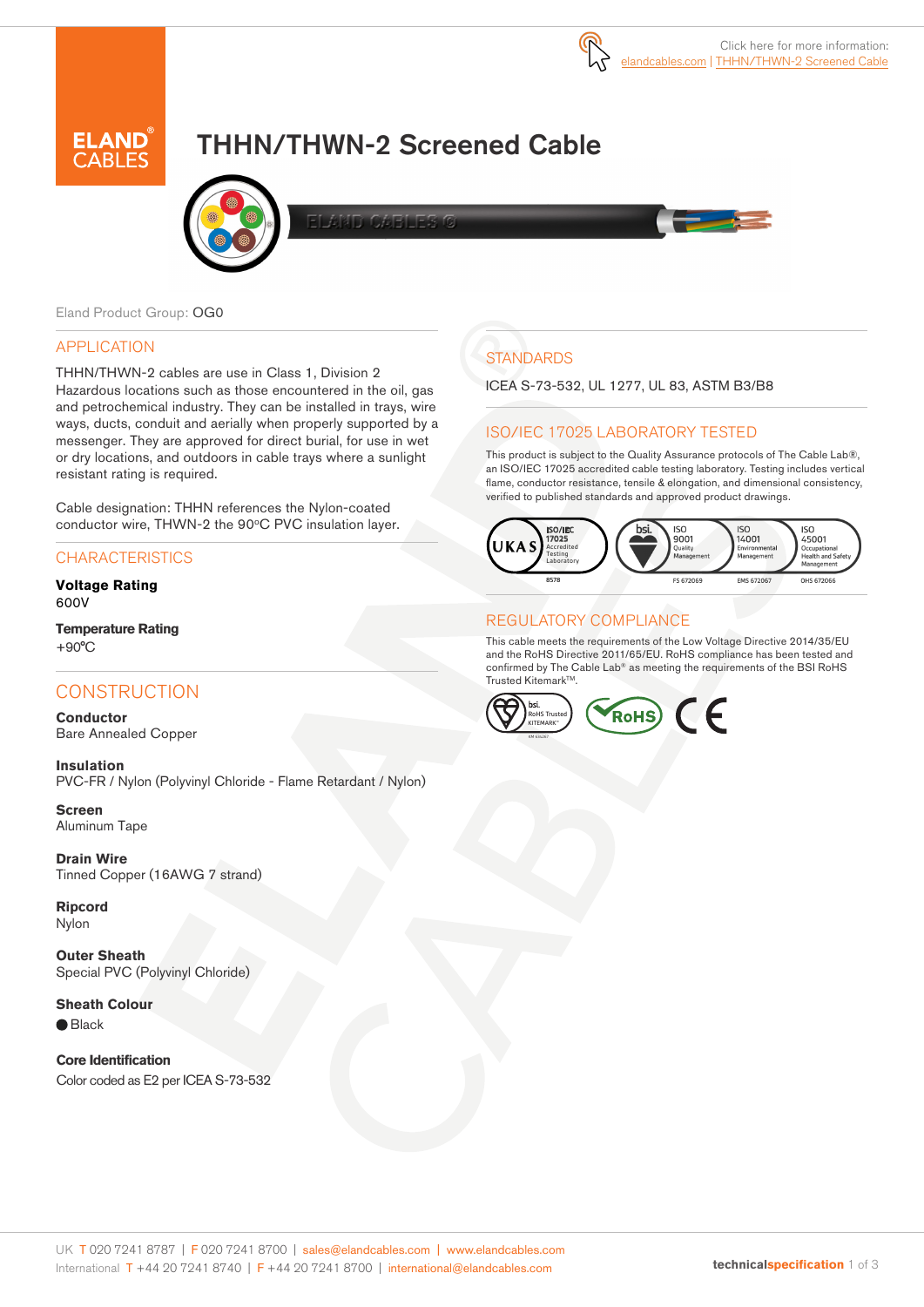# DIMENSIONS

| <b>ELAND PART</b><br>NUMBER | NO OF<br>CORES | AWG SIZE        | NOMINAL<br><b>THICKNESS</b><br><b>INSULATION</b> | NOMINAL<br><b>THICKNESS</b><br><b>NYLON</b> | NOMINAL<br><b>THICKNESS</b><br>SHEATH | NOMINAL<br>OVERALL<br><b>DIAMETER</b> | NOMINAL<br>WEIGHT<br>kg/km | NOMINAL<br>AMPACITY<br>AMPS |
|-----------------------------|----------------|-----------------|--------------------------------------------------|---------------------------------------------|---------------------------------------|---------------------------------------|----------------------------|-----------------------------|
|                             |                |                 | <b>PVC</b><br>mm                                 | mm                                          | mm                                    | mm                                    |                            |                             |
| OG060210AWGBK               | $\overline{2}$ | 10              | 0.51                                             | 0.10                                        | 1.14                                  | 10.87                                 | 189                        | 40                          |
| 0G060212AWGBK               | $\mathbf{2}$   | 12              | 0.38                                             | 0.10                                        | 1.14                                  | 9.35                                  | 132                        | 30.0                        |
| 0G060214AWGBK               | 3              | 10              | 0.51                                             | 0.10                                        | 1.14                                  | 11.52                                 | 251                        | 40                          |
| 0G060310AWGBK               | 3              | 12              | 0.38                                             | 0.10                                        | 1.14                                  | 9.87                                  | 174                        | 30.0                        |
| 0G060312AWGBK               | 3              | 14              | 0.38                                             | 0.10                                        | 1.14                                  | 8.67                                  | 129                        | 25.0                        |
| OG060314AWGBK               | 3              | 14              | 0.38                                             | 0.10                                        | 1.14                                  | 8.67                                  | 129                        | 25.0                        |
| 0G060410AWGBK               | $\overline{4}$ | 10              | 0.51                                             | 0.10                                        | 1.14                                  | 12.61                                 | 290                        | 32/40                       |
| OG060412AWGBK               | 4              | 12              | 0.38                                             | 0.10                                        | 1.14                                  | 10.74                                 | 219                        | 24.0/30.0                   |
| 0G060414AWGBK               | $\overline{4}$ | 14              | 0.38                                             | 0.10                                        | 1.14                                  | 9.42                                  | 159                        | 20.0/25.0                   |
| 0G060510AWGBK               | 5              | 10              | 0.51                                             | 0.10                                        | 1.52                                  | 14.57                                 | 414                        | 32                          |
| 0G060512AWGBK               | 5              | 12              | 0.38                                             | 0.10                                        | 1.14                                  | 11.69                                 | 272                        | 24.0                        |
| OG060514AWGBK               | 5              | 14              | 0.38                                             | 0.10                                        | 1.14                                  | 10.24                                 | 190                        | 20.0                        |
| 0G060610AWGBK               | 6              | 10              | 0.51                                             | 0.10                                        | 1.52                                  | 15.82                                 | 479                        | 32                          |
| 0G060612AWGBK               | 6              | 12              | 0.38                                             | 0.10                                        | 1.14                                  | 12.70                                 | 310                        | 24.0                        |
| OG060614AWGBK               | 6              | 14              | 0.38                                             | 0.10                                        | 1.14                                  | 11.10                                 | 220                        | 20.0                        |
| 0G060710AWGBK               | 7              | 10              | 0.51                                             | 0.10                                        | 1.52                                  | 15.82                                 | 540                        | 28                          |
| 0G060712AWGBK               | 7              | 12              | 0.38                                             | 0.10                                        | 1.14                                  | 12.70                                 | 338                        | 21.0                        |
| 0G060714AWGBK               | 7              | 14              | 0.38                                             | 0.10                                        | 1.14                                  | 11.10                                 | 243                        | 17.5                        |
| 0G060810AWGBK               | 8              | 10              | 0.51                                             | 0.10                                        | 1.52                                  | 17.35                                 | 609                        | 28                          |
| 0G060812AWGBK               | 8              | 12              | 0.38                                             | 0.10                                        | 1.52                                  | 14.53                                 | 394                        | 21.0                        |
| OG060814AWGBK               | 8              | 14              | 0.38                                             | 0.10                                        | 1.14                                  | 12.14                                 | 277                        | 17.5                        |
| 0G060910AWGBK               | 9              | 10              | 0.51                                             | 0.10                                        | 1.52                                  | 18.69                                 | 679                        | 28                          |
| 0G060912AWGBK               | 9              | 12              | 0.38                                             | 0.10                                        | 1.52                                  | 15.60                                 | 470                        | 21.0                        |
| 0G060914AWGBK               | 9              | 14              | 0.38                                             | 0.10                                        | 1.52                                  | 13.06                                 | 307                        | 17.5                        |
| 0G061010AWGBK               | 10             | 10              | 0.51                                             | 0.10                                        | 1.52                                  | 19.95                                 | 748                        | 20                          |
| OG061012AWGBK               | 10             | 12              | 0.38                                             | 0.10                                        | 1.52                                  | 16.61                                 | 513                        | 21.0                        |
| 0G061014AWGBK               | 10             | 14              | 0.38                                             | 0.10                                        | 1.52                                  | 14.68                                 | 362                        | 12.5                        |
| 0G061110AWGBK               | 11             | 10              | 0.51                                             | 0.10                                        | 1.52                                  | 20.24                                 | 811                        | 20                          |
| OG061112AWGBK               | 11             | 12              | 0.38                                             | 0.10                                        | 1.52                                  | 16.84                                 | 549                        | 15.0                        |
| OG061114AWGBK               | 11.            | 14              | 0.38                                             | 0.10                                        | 1.52                                  | 14.68                                 | 388                        | 12.5                        |
| 0G061210AWGBK               | 12             | 10              | 0.51                                             | 0.10                                        | 2.03                                  | 21.89                                 | 930                        | 20                          |
| OG061212AWGBK               | 12             | 12              | 0.38                                             | 0.10                                        | 1.52                                  | 17.34                                 | 595                        | 15.0                        |
| OG061214AWGBK               | 12             | 14              | 0.38                                             | 0.10                                        | 1.52                                  | 15.31                                 | 421                        | 12.5                        |
| OG061310AWGBK               | 13             | 10              | 0.51                                             | 0.10                                        | 2.03                                  | 22.27                                 | 984                        | 20                          |
| 0G061312AWGBK               | 13             | 12              | 0.38                                             | 0.10                                        | 1.52                                  | 17.64                                 | 634                        | 15.0                        |
| OG061314AWGBK               | 13             | 14              | 0.38                                             | 0.10                                        | 1.52                                  | 15.57                                 | 443                        | 12.5                        |
| OG061410AWGBK               | 14             | 10 <sup>°</sup> | 0.51                                             | 0.10                                        | 2.03                                  | 22.98                                 | 1116                       | 20                          |
| OG061412AWGBK               | 14             | 12              | 0.38                                             | 0.10                                        | 1.52                                  | 18.21                                 | 677                        | 15.0                        |
| OG061414AWGBK               | 14             | 14              | 0.38                                             | 0.10                                        | 1.52                                  | 16.06                                 | 473                        | 12.5                        |
| OG061510AWGBK               | 15             | 10              | 0.51                                             | 0.10                                        | 2.03                                  | 23.56                                 | 1173                       | 20                          |
| OG061512AWGBK               | 15             | 12              | 0.38                                             | 0.10                                        | 1.52                                  | 18.68                                 | 717                        | 15.0                        |
| OG061514AWGBK               | 15             | 14              | 0.38                                             | 0.10                                        | 1.52                                  | 16.46                                 | 501                        | 12.5                        |
| OG061610AWGBK               | 16             | 10              | 0.51                                             | 0.10                                        | 2.03                                  | 24.19                                 | 1262                       | 20                          |
| 0G061612AWGBK               | 16             | 12              | 0.38                                             | 0.10                                        | 1.52                                  | 19.19                                 | 747                        | 15.0                        |
| OG061614AWGBK               | 16             | 14              | 0.38                                             | 0.10                                        | 1.52                                  | 16.89                                 | 533                        | 12.5                        |
|                             |                |                 |                                                  |                                             |                                       |                                       |                            |                             |